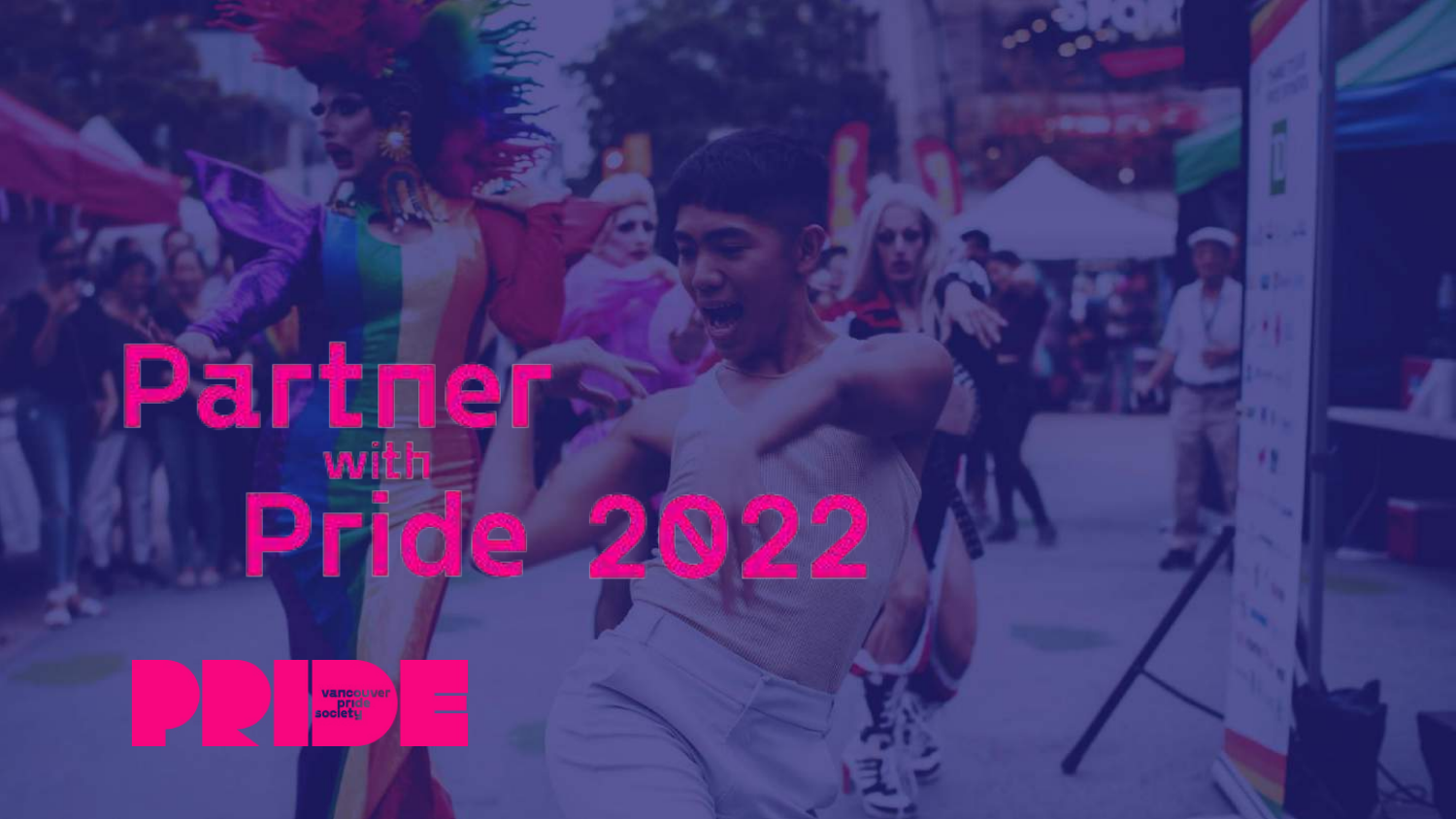### partnership overview

To our 2021 corporate sponsors – THANK YOU for supporting our hybrid season. During the month of July, the Vancouver Pride Society produced a dynamic line up of 36 in-person and 26 virtual events.



Pride doesn't look the same for each community member, and we recognize that celebrating Pride means many things. With continued support from corporate sponsors, Vancouver Pride brings the region together to celebrate and educate while paying marginalized artists and performers for their work. Our experienced team is already working on a return to in-person events for 2022 and beyond! We look forward to hearing about your vision for Pride season. **Official Partners receive special access to event sites and we customize the program to meet your goals and objectives. Event schedule is subject to change.**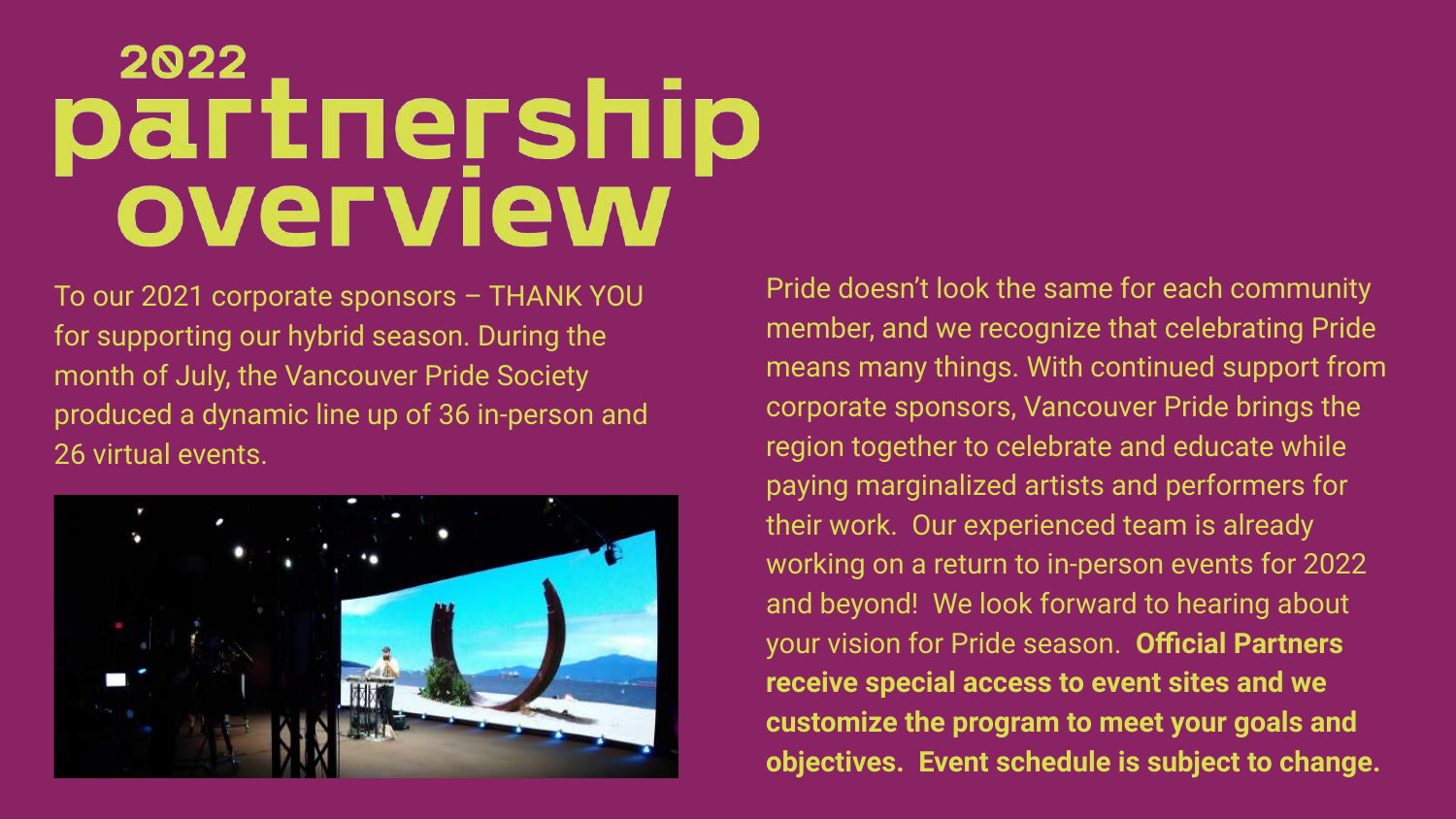### **PARADE PARADE!!**

The annual Pride Parade is where members of the 2SLGBTQAI+ community loudly take up space to unabashedly be exactly who they are and proclaim that until all of us are safe to participate, we continue to MARCH for Pride! Due to the pandemic, we have celebrated on-line and support from community and corporate sponsors has been amazing!

The VPS team is working with civic stakeholders to take over the streets and celebrate with everyone this summer. The largest parade in the city returns on **Sunday July 31 starting at 12 noon**.

**LOCATION: Downtown & West End.**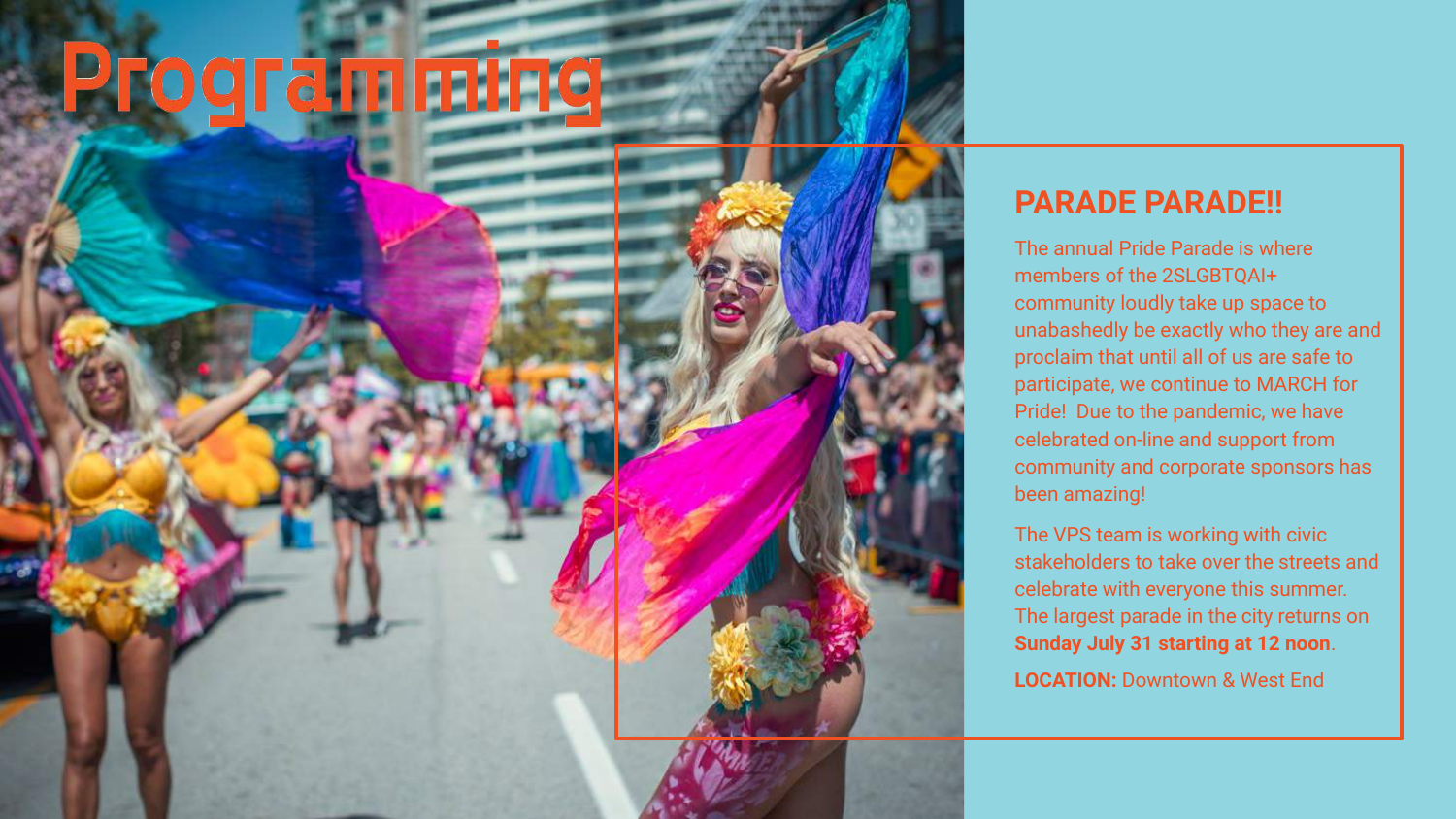### **PRIDE FEST**

Once again we take over the iconic Sunset Beach Park and invite everyone to join us from 11am to 6pm. Our team is making changes to the site so we can accommodate more artisan and business vendors along with everyone's favorite FOOD trucks! Local and regional artists get their chance to shine on the Main stage and pop-up stage in the Family Fun Zone. 2SLGBTQAI+ DJ's keep everyone dancing all afternoon in the 19+ zone. Depending on your investment, sponsors can showcase their brand and engage with festival goers in the main vendor village.

**LOCATION:** West End - Sunset Beach (July 31)



#### **PRIDE LOUNGES**

VPS is consulting with civic stakeholders regarding our expansion plans for 2022 and beyond. In addition to our largest single day location at Sunset Beach Festival we are working to secure additional 19+ zones during Pride Month as follows:

- 1 day lounge @ Sunset Beach (July 31)
- 4 day lounge @ Bute Plaza (July 29 - Aug 1)
- 10 day lounge @ Granville Island (July 29 - Aug 1)
- 4 day lounge @ The Mews Bentall Ctr (July 28 - 31)

**Serving & sampling opportunities are for official liquor partners** 

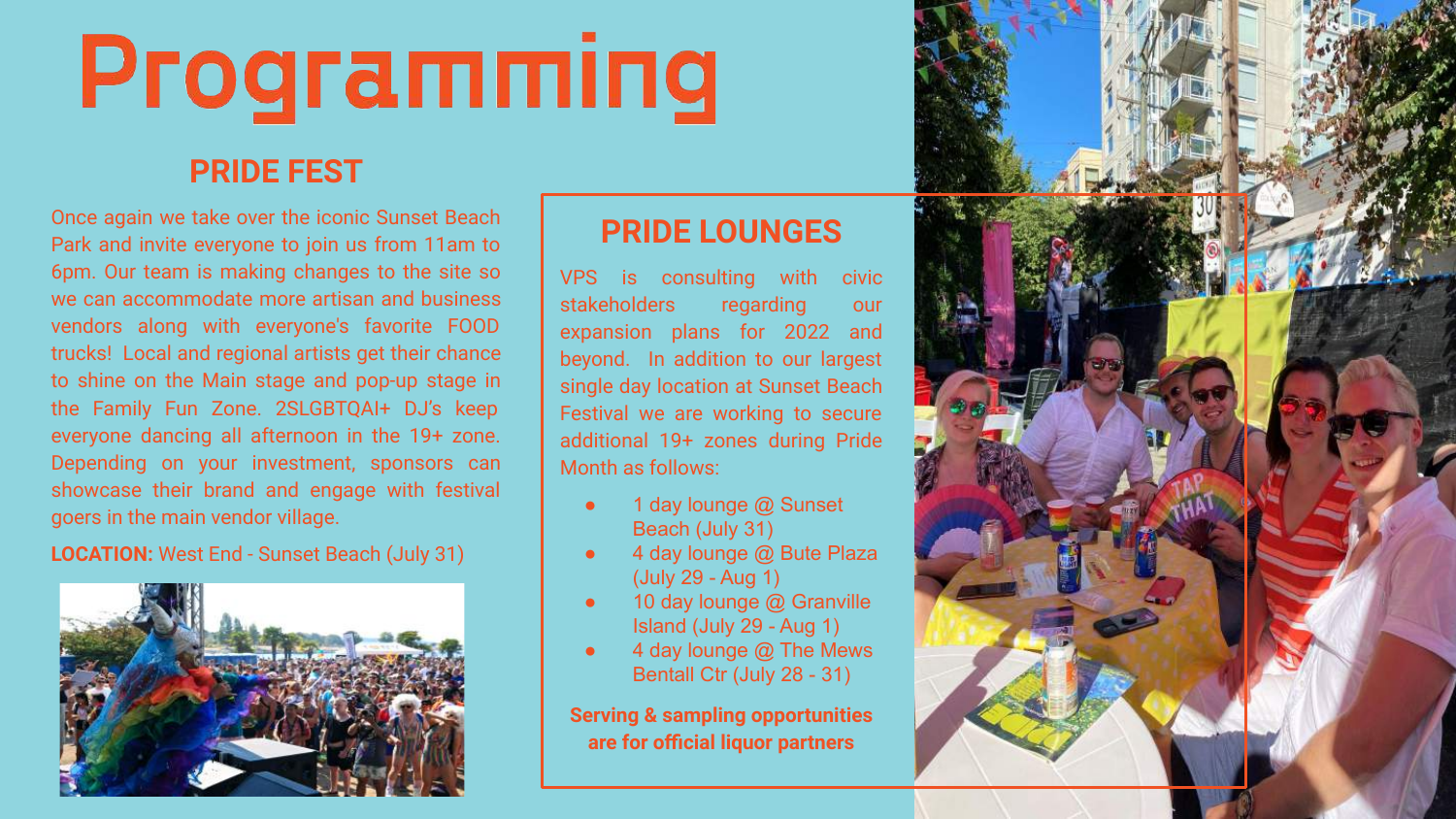### **DRAG DELIVERIES**

Every day during pride week we visit a new location to hand out FABulous swag and sponsor products. We are not doing the live Facebook stream this season which makes giving away prizes much easier. VPS will schedule our team to head out and engage with people on the street plus visit restaurants or pubs in the area. Our Drag host shows up and asks questions with patrons for a chance to win free product and prizes. It's always a ton of fun!!

**LOCATION:** West End, Downtown & Commercial Drive



### **PRIDE ART WALK**

The Pride Art Walk enables people to engage in a self-guided art tour, safely and with their closest family or friends. Based upon securing funding, the West End and Downtown core host temporary art installations plus a permanent mural (in partnership with Vancouver Mural Festival), for two weeks in July.

This event is still in development and requires a curator to manage artists and civic stakeholders. With full funding from corporate sponsors, we can bring back this event while making it accessible to people who are blind or low vision through a guided audio tour by Vocal Eye.

**LOCATION:** West End & Downtown

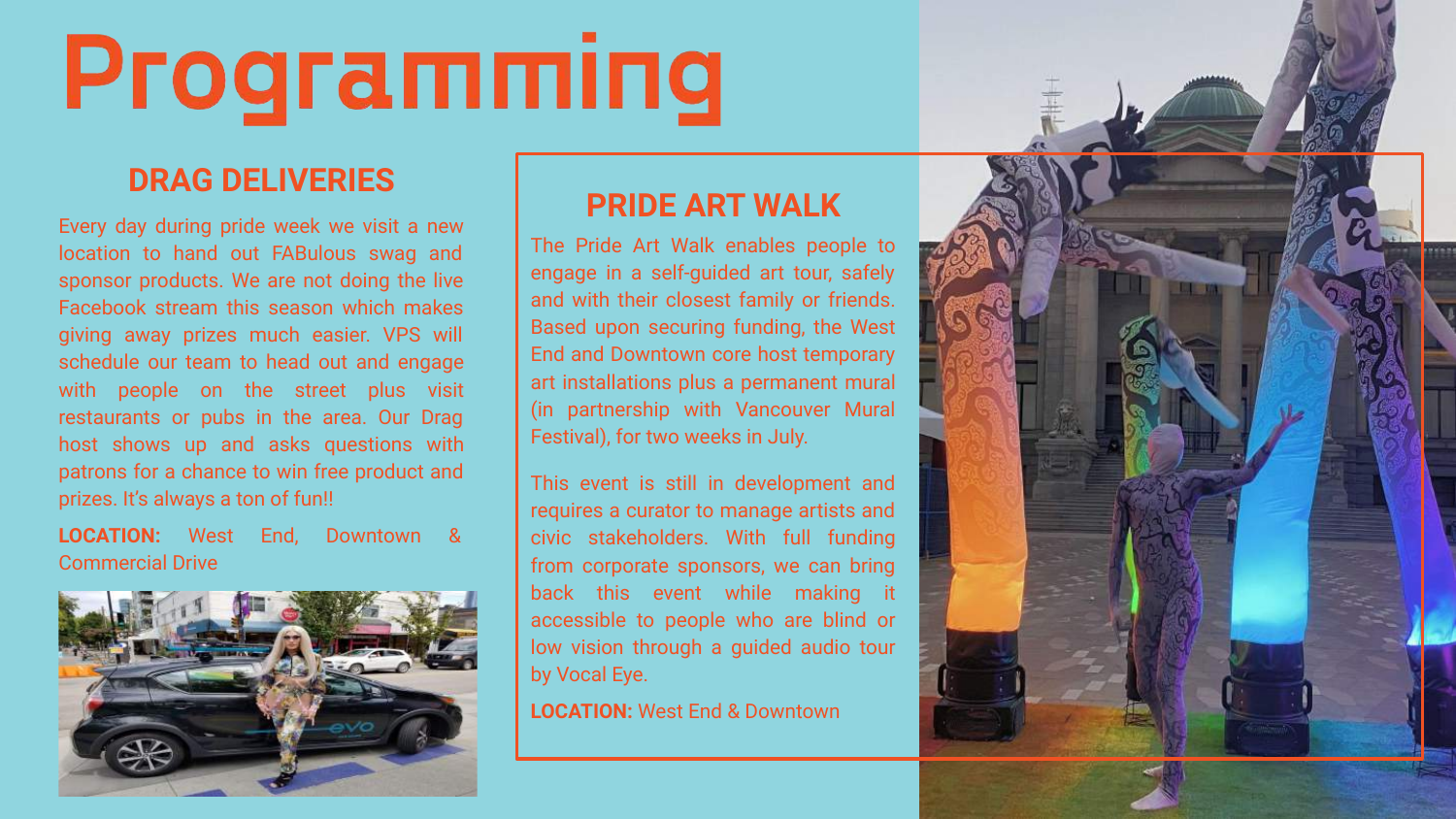#### **DRAG STORY TIME**

During Pride week fans have a chance to settle in for story time told by local drag performers. Several times each day a Drag host will read stories that include diversity and 2SLGBTQAI+ families. VPS is developing our schedule for East Side Pride (June 25) plus the Community Stage at Sunset Beach (July 31). Event Partner receives on-site branding and custom engagement feature plus the opportunity to provide staff volunteers to engage with festival goers.

### **Community Engagement**

Throughout the year, Vancouver Pride joint ventures with various community partners and organizations to augment our season. Based on approval, corporate sponsors can engage and support grassroots organizations and event producers. Ask how we can showcase your brand or product during these dynamic events:

- **Hot Fruit Cool Waters:** THE signature QTBIPOC Pride event (July 23 or 24)
- **Ricecake:** Vancouver's Queer + Asian Dance Party celebrates our slaysian sisters and misters and everything in between (July 29)
- **Van Vogue Jam:** showcases the art of Vogue dance as competitors register in advance and perform for the judges in multiple categories for Vogue glory and prizes (July 30)
- **Afroqueer: is Vancouver's only Black Pride** party (July 31)
- **Level Up YVR:** is an extraordinary community hot spot filled with queer talent, abundant joy, connection and Black music (July 31)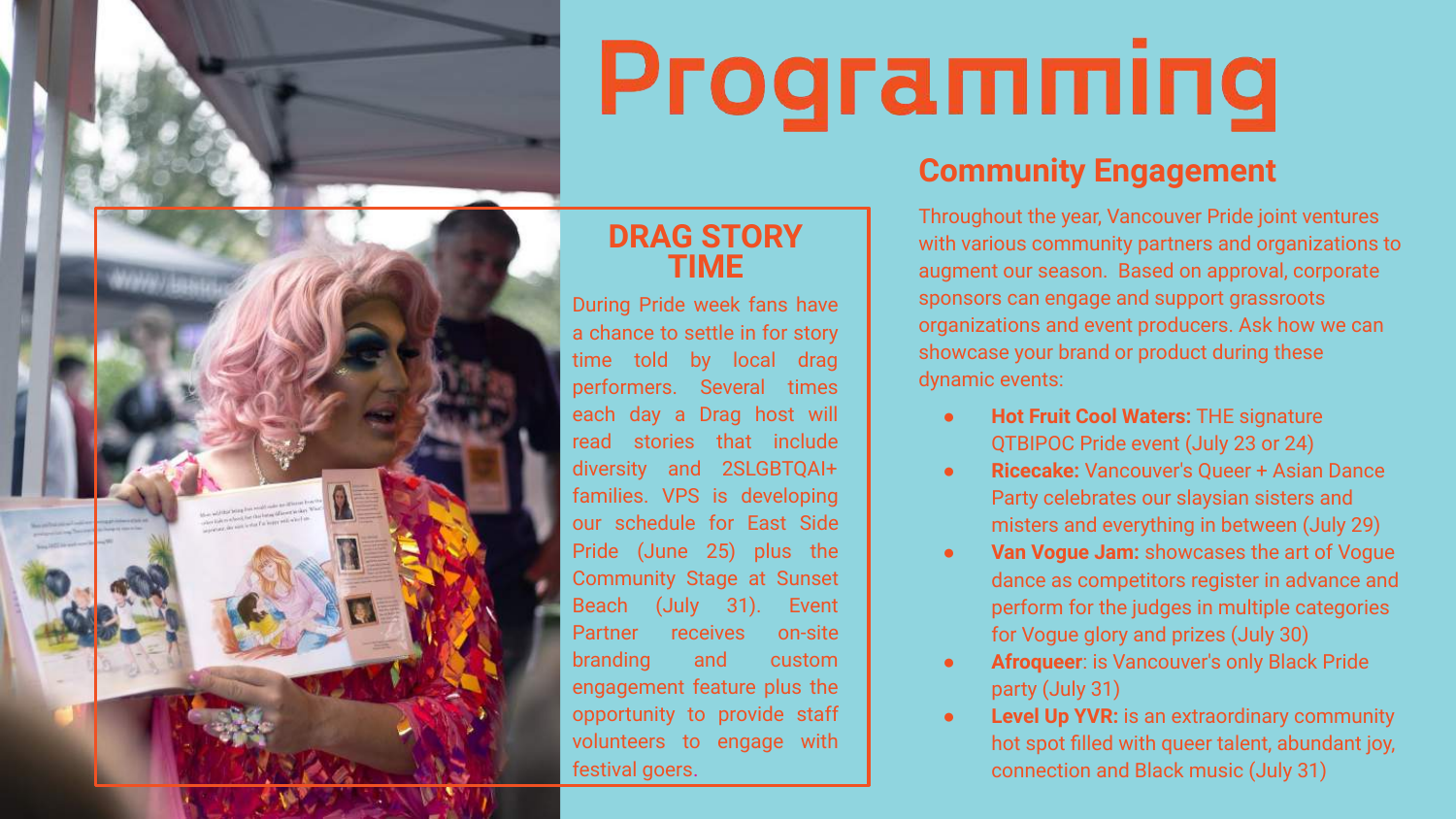### Additional programming

### **THE LEARNING SERIES**

We started this panel in 2021 as a way to encourage dialogue within the 2SLQBTQAI+ community. The event is still in development but VPS will host multiple live ZOOM workshops during the off season. With enough funding we can host 2 per month from Sept to November. Workshops cover a range of topics that are of interest to the queer community. Depending on your investment, we can showcase your company as an event partner including a live welcome greeting.



**VPS continues to develop our Pride 365 program model. Ask us about funding these off season events.**

### **QUEER HISTORY PANEL**

One of our more popular virtual programs, Queer History Panel tells the stories of local 2SLGBTQAI+ community members during different times in living memory. The exchanges are frank and insightful for viewers and panelists alike. Partners receive exposure during the broadcast including multi sponsor digital banners. As an event partner, your firm will be included on the speaker ID bar and given the exclusive opportunity to open the event with a brief welcome message.

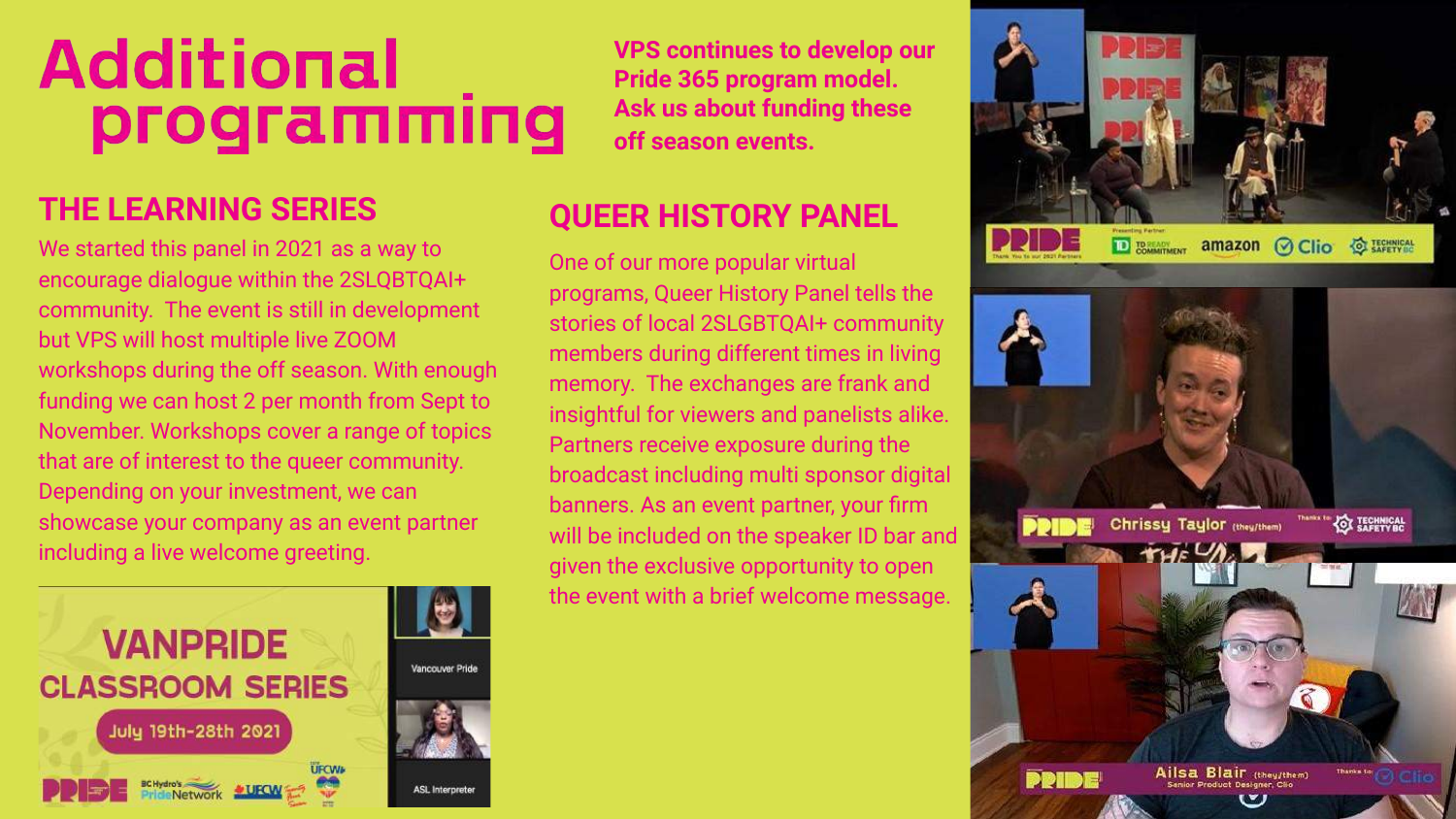

**62 SHOWS/EVENTS 11 STAFF**

**95 PROGRAM HOURS 8 CREW**

**118 ARTISTS 100 VOLUNTEERS**



\*Based on Analytics for June 15-August 3, 2021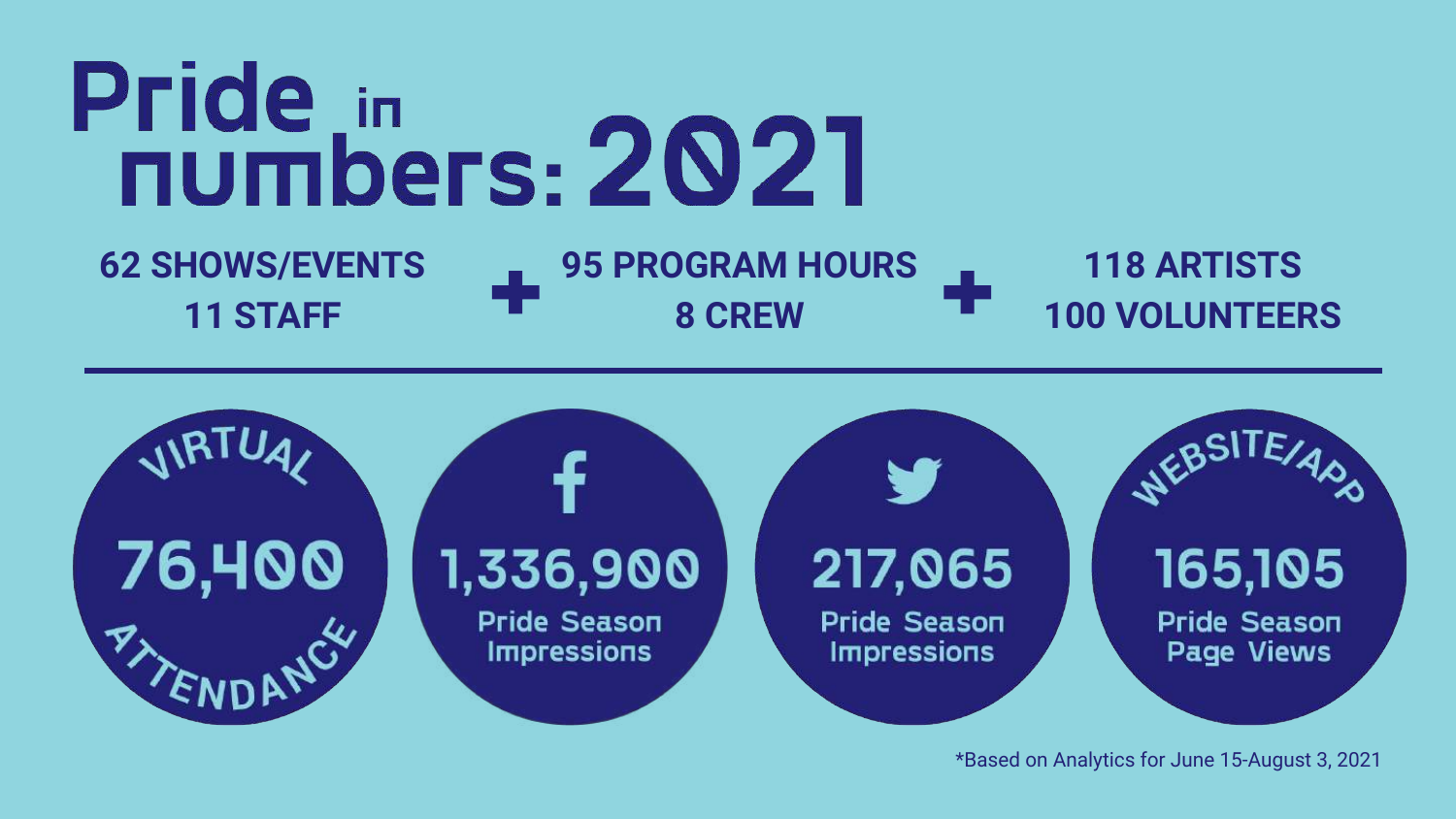## Pride in<br>
numbers: 2019

### 500,000 **In-Person Attendance**

IVE SEASC



232,822

Pride Month **Impressions** 

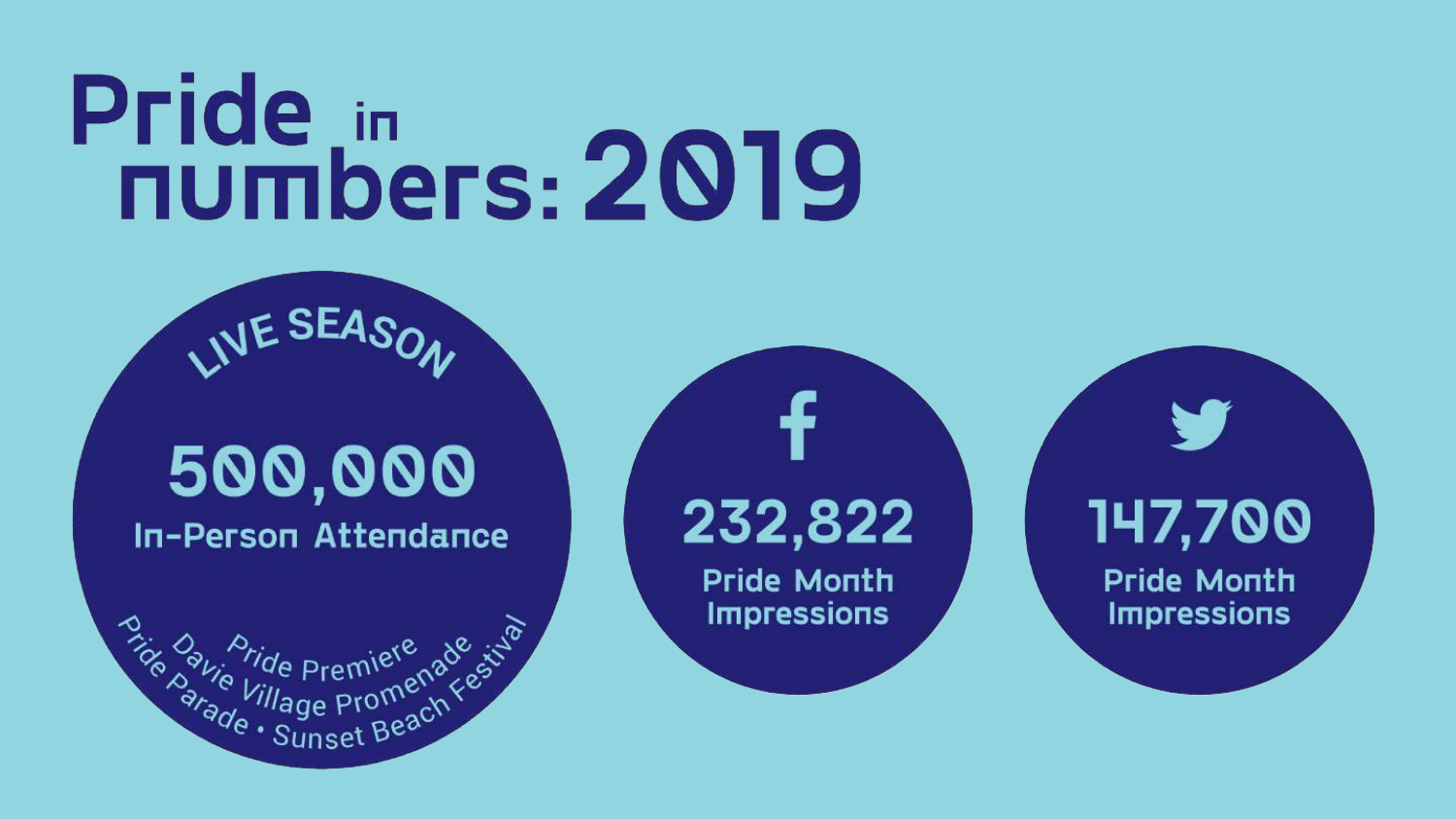## Pride in<br>
numbers: 2021



### **TRANSIT SHELTER ADS**

Official Partners from Bronze to Presenting are included in a 4 to 5 week shelter ad campaign which ran as follows in 2021:

- 10 Faces in Metro Vancouver 28 days
- Average Daily Circulation: 241,480
- Total Campaign Circulation: 5,759,975

#### **PRIDE MAGAZINE**

With exclusive content our Vancouver Pride Magazine provides a platform for local 2SLGBTQAI+ writers to showcase their poetry and short stories. Switching to a magazine format provides more space for ad inserts from sponsors while maintaining strong editorial content. This is a non-exclusive medium with ad-sales managed by Glacier Media. We are returning to traditional distribution channels with appx 15,000 printed copies available at over 60 retail locations in the DT core and Commercial Drive. The web version usually receives over 20,000 impressions in July. **Depending on your investment level, sponsors receive a free ad insert.**

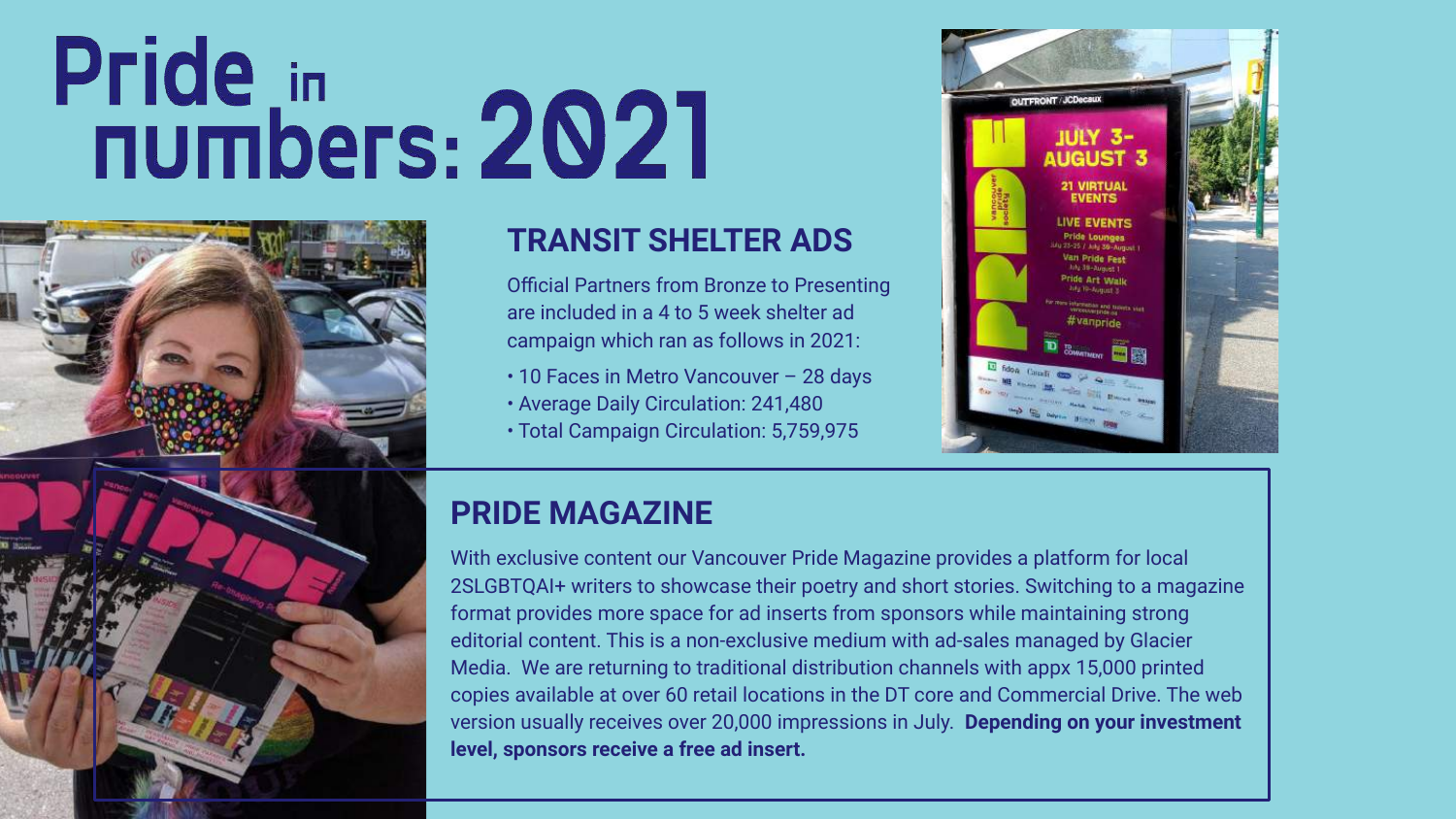## **Fundraising<br>campaigns**

### **PRIDE Bursary Fund**

Vancouver Pride Society supports multiple 2SLGBTQAI+ organizations throughout the year. We also joint venture with community partners who provide valuable programming during our event season. In 2021 VPS provided Pride Bursaries ranging from \$500 - \$2500 to several NPO's including:

- AfroQueer
- Aging with Pride
- Burnaby Pride
- Clean Sober & Proud Last Door Recovery
- Creating Accessible Neighborhoods
- **Greater Vancouver Native Cultural Soc**
- Salam Canada
- Trans Day of Remembrance "Vancouver"
- **OMUNITY**
- Zoombafoolish

We invite your business to support our bursary fund with a cause campaign. Let's discuss your idea and how to mutually promote the fundraising initiative.

### **PRIDE Youth Scholarships**

Pride Youth Scholarships recognizes individuals for their leadership in the 2SLGBTQAI+ community. Each year the LOUD Foundation and Vancouver Pride awarded scholarships of \$2500 each to three outstanding individuals. Since 2014, the VPS has partnered with Vancouver Frontrunners to host the annual Pride Run & Walk to raise funds for the scholarship. The LOUD Foundation issues tax receipts for donations to Pride Youth Scholarships. Talk to us about your ideas to fundraise within your business so we can promote your campaign!